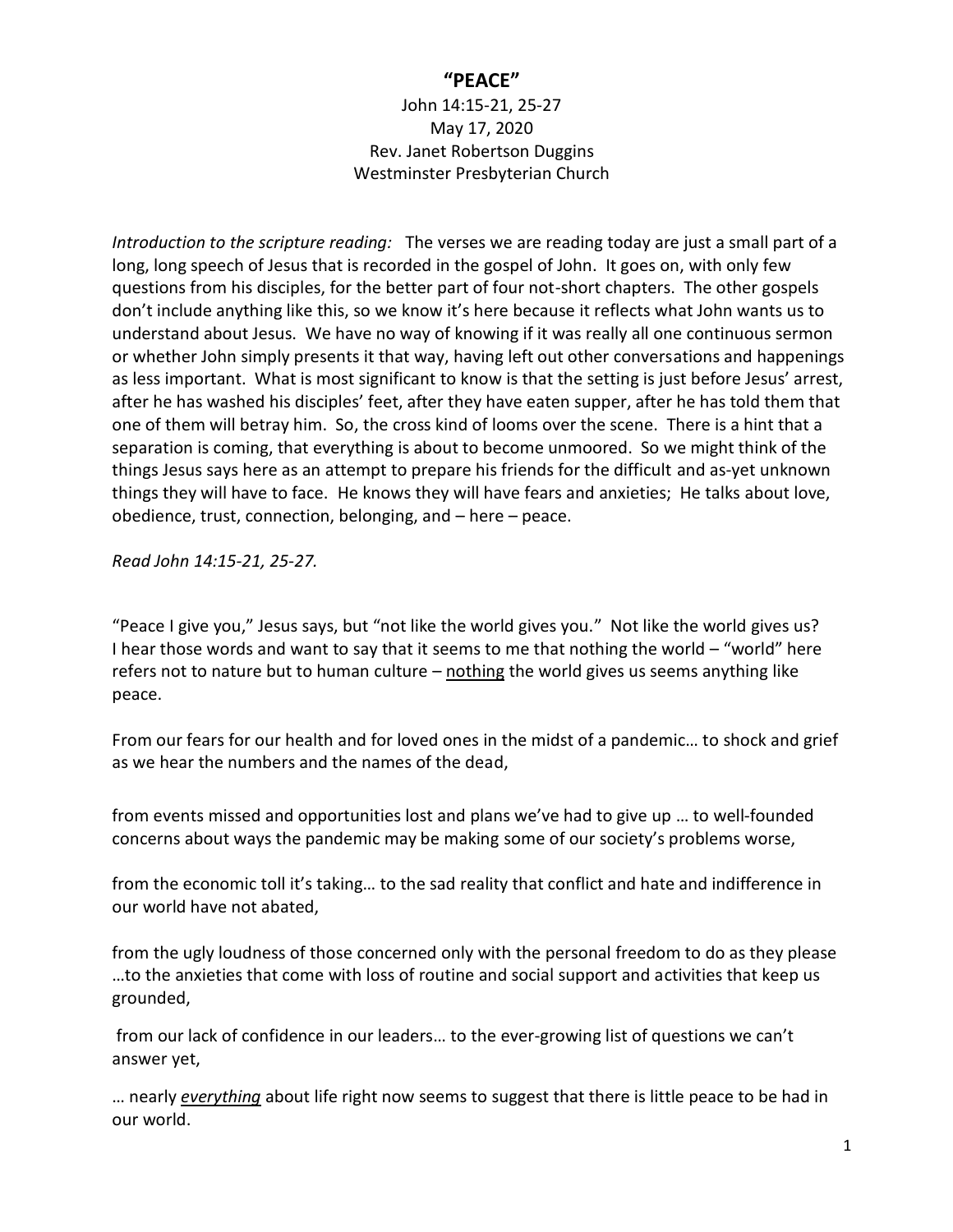In fact, I'd be tempted to say that it's just not possible to truly feel peace at a time like this.

But then I remember Etty Hillesum. Etty Hillesum was a young Jewish woman living in the Netherlands during the time of the Nazi occupation. Not raised practicing a religion, as a young adult she became a seeker after God. She kept a journal of her spiritual quest, and as the restrictions and deprivations increased, as the threat of violence and deportation became more imminent, she wrote about her increasing closeness to God, about seeing beauty in the world, about being grateful, about finding life beautiful and meaningful. She wrote with compassion for others and a growing sense of calm readiness to, in her words "bear with grace" whatever might come. It was not that she was unaware of what was happening around her, or in denial. She worked as a social worker in a transport camp, caring for people who were soon to be loaded onto trains to concentration camps. And yet she somehow became able to live from an inner place of peace and strength. I have to say that I am in awe of that.

This is "not what the world gives." Oh, there are ways to keep all the anxieties and troubles and horrors of the world at bay.

We can live in denial – pretend it isn't happening, or isn't really that bad.

We can insulate ourselves with the privilege of resources and relative safety.

We can work hard at maintaining an illusion of control.

We can find distractions.

We can look away from the pain of others, refuse to know or to learn what it's like or understand anything about its causes.

We can distance ourselves from those who are suffering and struggling – because they are far away, or somehow different from us, or "not our responsibility."

All of that is tempting, no doubt about it. But denial, distraction, keeping our distance, and so forth are not the same as "peace." They may seem like good imitations but really they are poor substitutes, and what they offer is temporary. They are "what the world gives," not what Jesus gives.

Jesus gives us:

 Love one another. Keep my commandments Abide in me.

We tend to think of peace as having to do with being somehow *apart* – apart from busyness, or demands, or worry, or conflict, or violence, or people who are annoying or needy or hateful, but Jesus' words about peace are not about apartness, but about connection.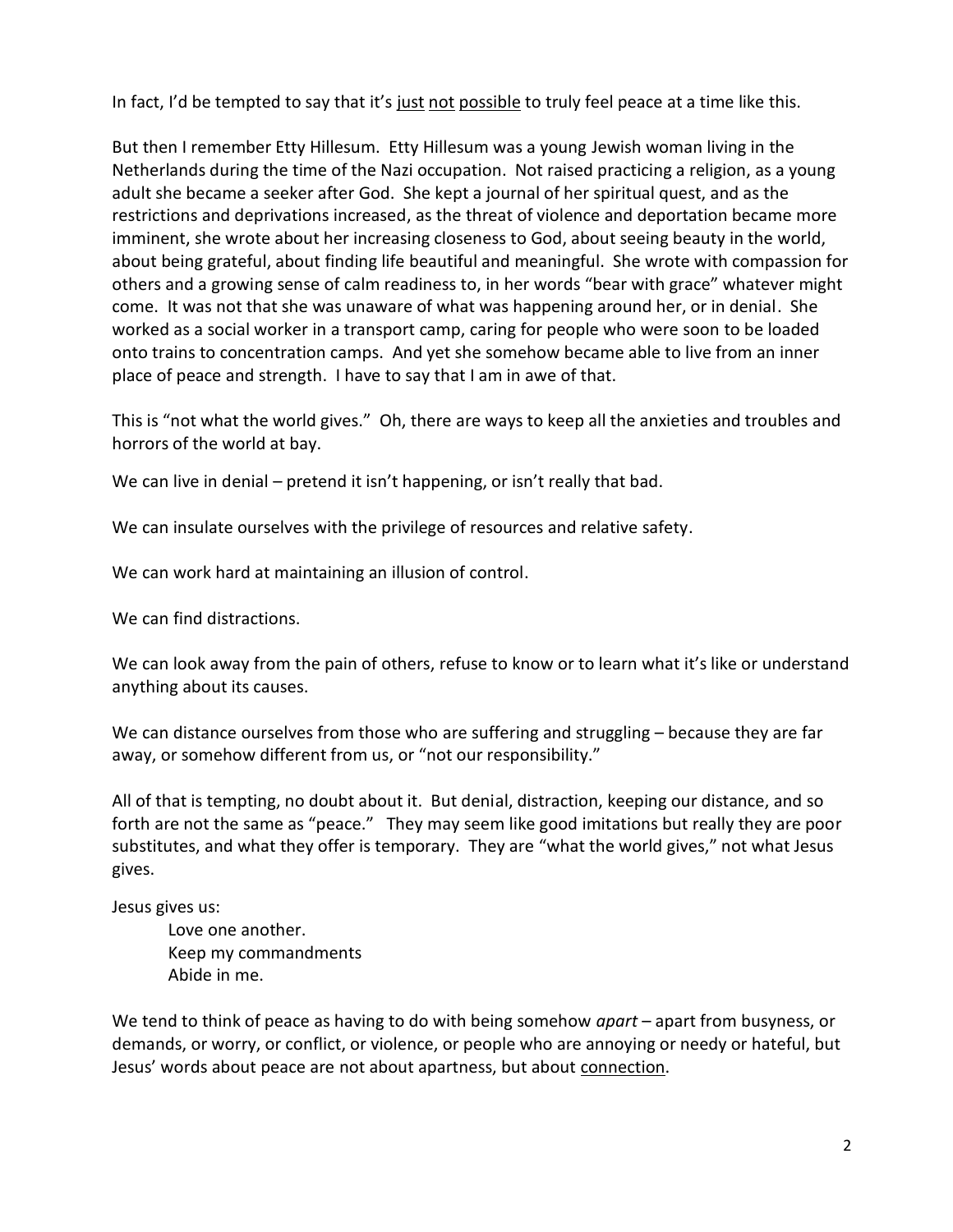I discovered that if you search the internet for images related to Jesus' words about peace, you mostly get pictures that show one person, alone, sitting in a sunny meadow or on a rock by a peaceful lake. Nice, and sometimes just what we need, but not actually that relevant to this text. Remember the context: fear, separation, coming challenges that will make it hard for the disciples to keep faith and remain in community. Jesus words are for *those* kinds of times… for our kind of times. It's not sentimental. It's not about escape or denial. It's about a way to *be* in the midst of … whatever it is.

It has to do with knowing – being firmly grounded in - who you are, who you belong to, and what you are called to be. It's not unlike what psychologists call a 'non-anxious presence,' which can help to bring calm and hope to a troubled individual or conflicted situation. Which is exactly what Jesus is offering to us, in himself. Jesus' promise of peace is essentially a promise of *presence.* He talks about that in several ways.

He says that he won't leave us orphaned; in other words, we are to understand that we are not alone but part of the family of God. Included. Accepted. Beloved. This is who we are.

He says that those who love him will always be able to discern his presence.

He says that he and the Father will "make a home" with us.

He says that he is in us and that we are in him.

He says that the Holy Spirit will abide in us, teach us, guide us, remind us of Jesus' words when we forget them, as we might be inclined to do.

And he says all this not to an individual disciple, not to "each one of you," but to a *community* of people who he is asking to remain faithful *together -* to keep his commandments, to love him, to love God, to love one another, to live joyfully, to have courage in a world of fear.

One commentator says that "the gift of peace is bound up with all that makes for righteousness or right relations: love, forgiveness, reconciliation, and thanksgiving." (Hoake, p. 494) True peace will never be only personal.

We are not alone because we live every moment in the presence of Christ, who has promised to be always with us.

We are *also* not alone because we are present to one another in the love that Jesus has declared to be our way of life.

This is the peace that Jesus gives. It's ours no matter what is going on around us, no matter what troubles or sorrows we are facing, no matter how uncertain the future looks.

In these times, it's so essential that we remember that we aren't alone, and why we aren't alone, and what that means for the way we respond to what's going on. We need to resist the temptation to flee, to turn away, to distract ourselves from the pain around us. We need to see,